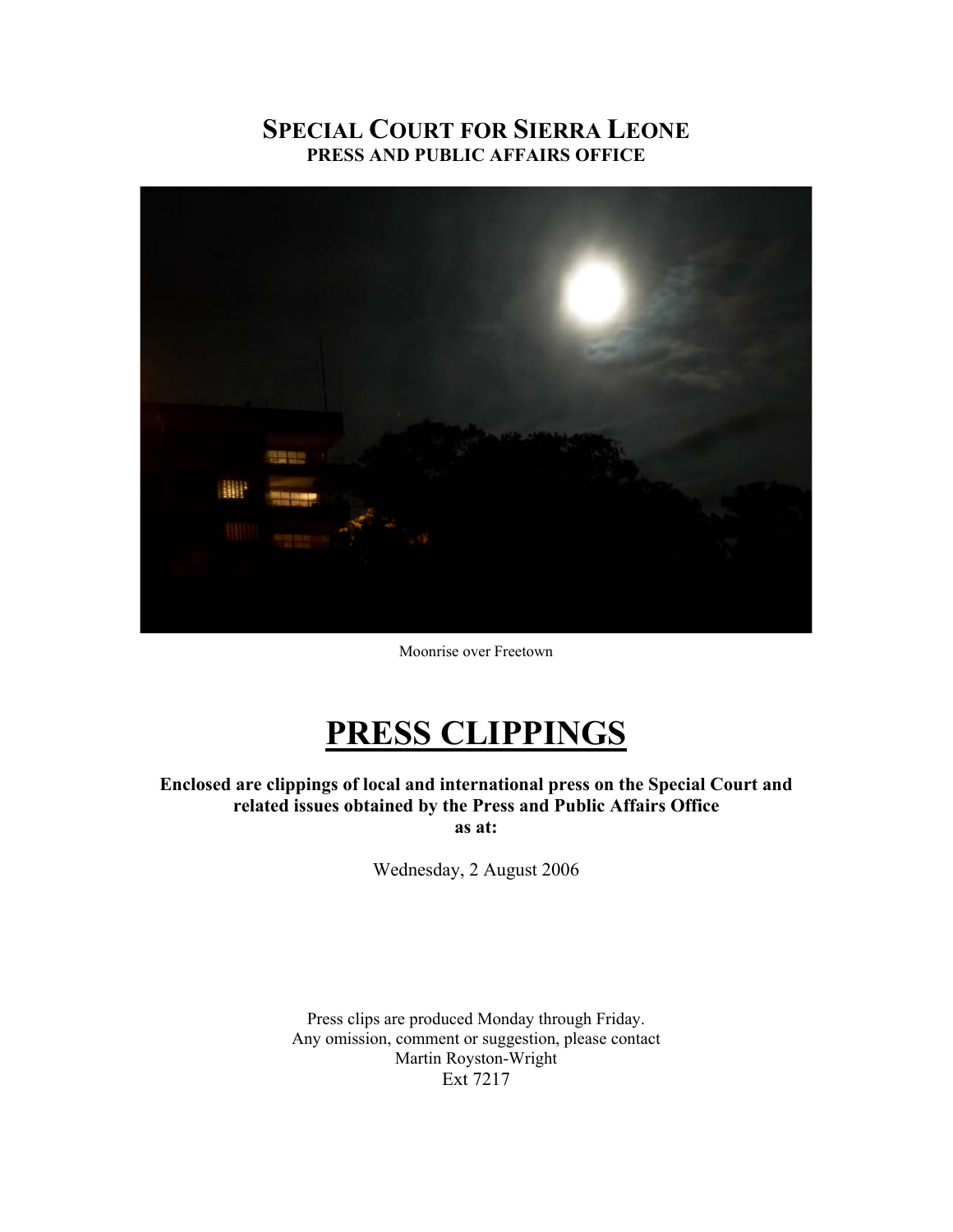| <b>International News</b>                                |           |
|----------------------------------------------------------|-----------|
| Justice Comes for Charles Taylor / Mother Jones magazine | Pages 3-5 |
| Uganda LRA Chief Calls for Truce / BBC Online            | Page 6    |
| UNMIL Public Information Office Media Summary / UNMIL    | Pages 7-9 |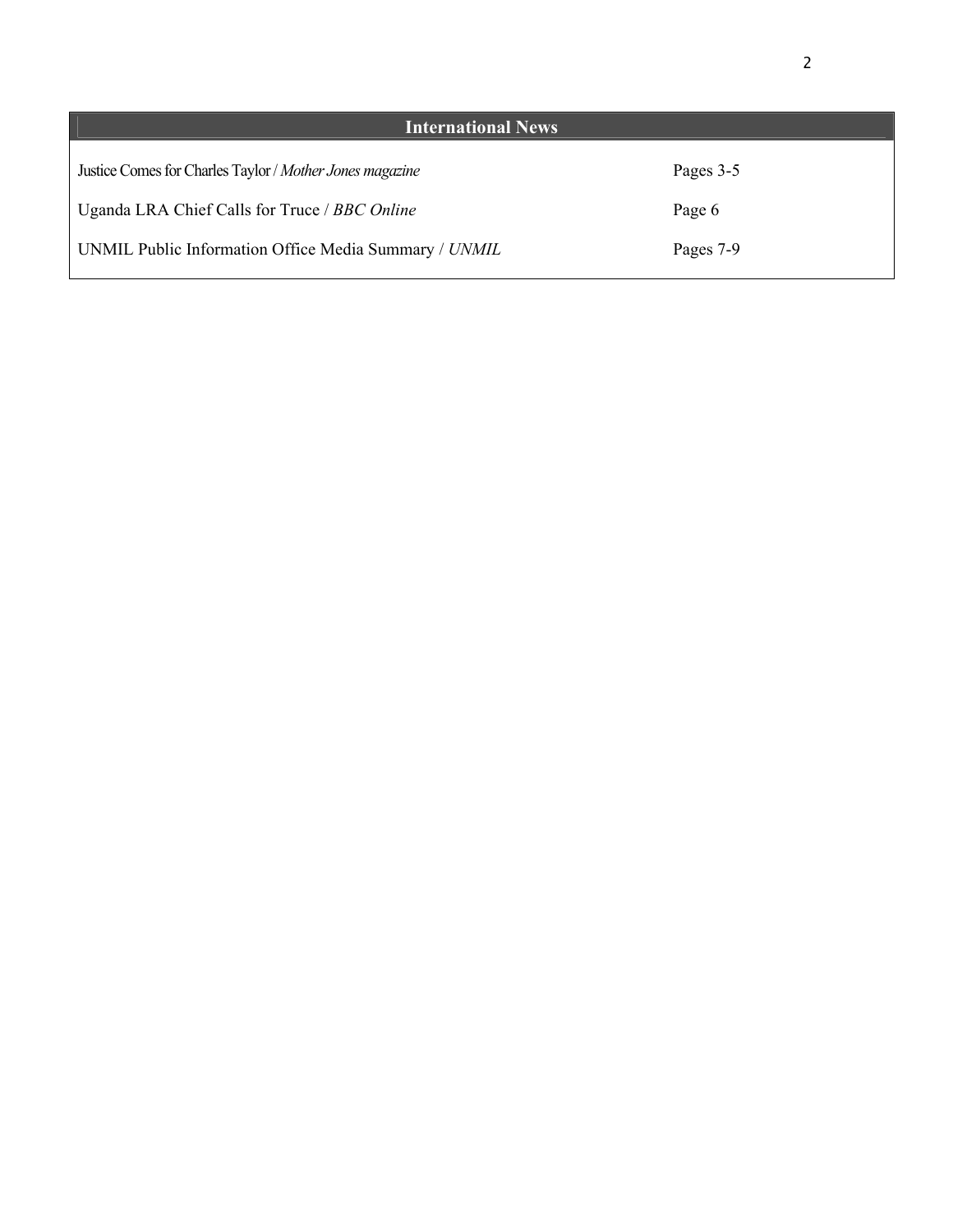# Mother Jones magazine

July / August 2006 issue

Justice Comes for Charles Taylor

## **Commentary: The butcher of Liberia is finally going to be held accountable. Maybe.**

## By Joshua Hammer

A few weeks before the escape, recapture, and extradition of Charles Taylor, the murderous former leader of Liberia, I'm in the bullet-pocked legislature on Monrovia's Capitol Hill, meeting with his ex-wife, Jewel Howard-Taylor. The destitute capital is ecstatic over the recent election of President Ellen Johnson Sirleaf, its citizens engaged in a mass public exorcism, celebrating their release from the demons of the recent past. But Howard-Taylor, who has just been sworn in as a senator from Bong County, the former base of Taylor's forces, is still hoping that her ex-husband, who's spent the last three years in exile in Calabar, Nigeria, will resurrect himself. "Go to Calabar," she urges me, as her senatorial aides busily decorate her new office with a bright orange carpet, a framed portrait of Jesus, and gold and turquoise wing chairs. "He wants to talk to the press. There are all these allegations against him, and he can't even say, 'I didn't do that.' He's very frustrated."

Howard-Taylor is an energetic woman who set up charities and women's organizations in Monrovia while her then-husband was plundering the country, and who has been building a life apart from Taylor since separating from him two years ago. (The cause of the rift may have been Taylor's insistence on having other wives.) But Howard-Taylor remains one of her ex-husband's most loyal defenders, and has suffered the consequences: In 2004, the United Nations froze her assets abroad and banned her from traveling outside of Liberia. "I didn't buy arms, I'm not an ex-combatant. It's illegal what they're doing," she says. "We have an eight-year-old daughter, and I can't go with her when she visits her father in Calabar. This is nothing but a political gimmick."

Howard-Taylor insists her ex-husband is the victim of powerful international players, including the Bush administration, which was pressuring President Johnson Sirleaf and Nigerian leader Olusegun Obasanjo to work together to hand over Taylor to a U.N. war crimes tribunal, the Special Court for Sierra Leone. She glosses over the sordid facts of Taylor's résumé. How, as Liberia's most powerful warlord in the early and mid-1990s, he commanded an army of drug-addled child soldiers, the Small Boys Units, who engaged in a savage campaign of rape, looting, and killing. How, during his 1997 presidential campaign, terrified Liberians took to the streets chanting, "He killed my ma, he killed my pa. I'll vote for him!" How, before fleeing into exile in Calabar in August 2003, Taylor provided weapons to Sierra Leone's Revolutionary United Front (RUF), limb-chopping teenage rebels who maimed and murdered tens of thousands during Sierra Leone's brutal civil war. "We did the best we could have done under very difficult circumstances," Howard-Taylor tells me. "Of course there were shortcomings in Taylor's government. I'm hoping he'll be given a chance to explain his story."

A FEW DAYS LATER, I'm sitting in the back of a taxi on a hilltop overlooking the Calabar River, six miles north of the Gulf of Guinea. Far below I can see a picturesque cluster of rusty-roofed houses, some of which date to the 16th century, when the port was the center of West Africa's slave trade. Just up the road is the Cross River State governor's residence, where Taylor has been playing tennis with a Nigerian trainer two afternoons a week. And 200 yards away, the tile roof of Taylor's villa peeks out from behind a cement-block wall. The compound has a garden with mango and date palm trees and a parking lot filled with sport utility vehicles, a Mercedes, and a black Jaguar with tinted windows. One building houses one of Taylor's wives, another is home to two dozen teenage girls, supposedly the orphaned daughters of Taylor's comrades killed during Liberia's civil war. "He showed up with 27 of them when he arrived three years ago," says Anietie Ben-Akpan, a local Nigerian journalist, as we draw closer to the residence. "When they arrived, we were shocked to see all of them. What he does with them nobody knows."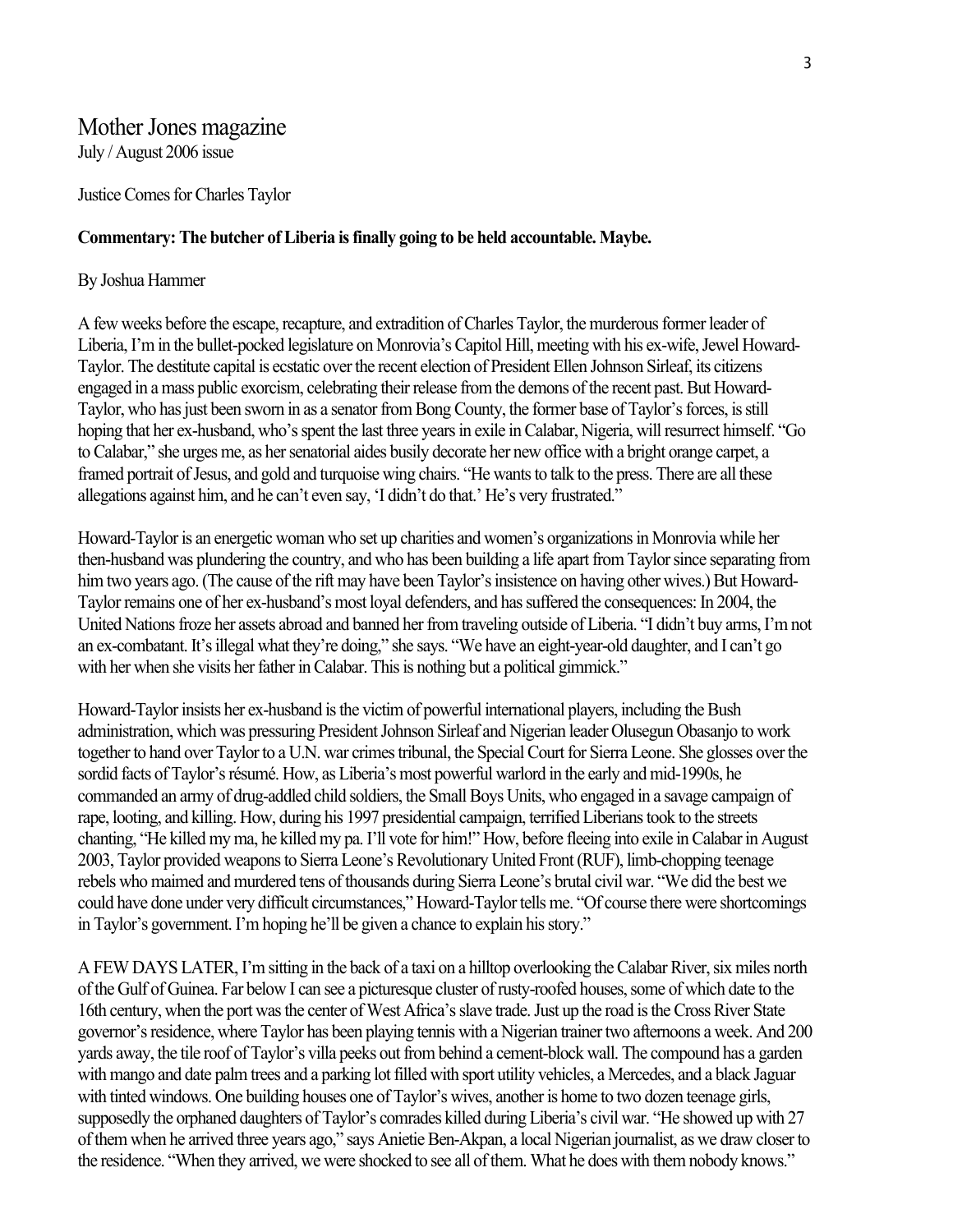Ben-Akpan gets out of the car, walks toward a Nigerian naval compound across from Taylor's house, and confers with a guard at the gate. Moments later he returns. "Taylor is at home now, and so are Taylor's girls," he says. Then two uniformed Nigerian policemen appear. "You there!" one shouts. "What do you want here?"

"Let's go!" Ben-Akpan shouts to our panic-stricken driver, who takes off with a screech of his bald tires. Ben-Akpan, it turns out, was arrested at this spot three months earlier, interrogated for half an hour, and let go with the warning: "Don't try it again."

CHARLES GHANKAY TAYLOR, now 58, was an accused embezzler facing extradition to his native Liberia when he and four other prisoners escaped from a Massachusetts prison in 1985. The other prisoners were quickly recaptured, but Taylor made his way to Libya, where he began organizing a rebel force to overthrow Liberian president Samuel Doe, his former mentor. One of Taylor's backers in those days, ironically, was Ellen Johnson Sirleaf, a former finance minister who'd fled Liberia after narrowly avoiding execution by Doe. "We believed that Taylor offered hope because of what he said about ending tyranny, ending bloodshed," she told me. "But he betrayed everybody." In 1989 Taylor and a hundred ragtag rebels, the National Patriotic Front, entered Liberia from Ivory Coast and fought their way to Monrovia. Doe was tor-tured to death the next year by a breakaway rebel faction; Liberia fell into civil war and carnage largely perpetrated by forces loyal to Taylor, a born-again Baptist who, when asked about the killings committed by his men, told a BBC reporter that "Jesus Christ was accused of being a murderer in his time."

A 1996 peace agreement between Liberia's factions ended the conflict; a presidential election was held the following year. Taylor, who hinted he'd resume the war if he lost, swept to victory with 75 percent of the vote; Johnson Sirleaf, who'd returned from exile to challenge him, came in a distant second. Once in power, Taylor looted Liberia's timber, rubber, and mining industries; set up death squads that picked off political opponents; and allied himself with Foday Sankoh, a former army corporal and wedding photographer whom Taylor met in Libya and who went on to found the RUF. In a deal to seize control of Sierra Leone's diamond mines, the U.N. Special Court's indictment charges, Taylor provided the RUF with "financial support, military training, personnel, arms [and] ammunition." RUF rebels hacked off the arms, legs, and noses of suspected government supporters, including women and children; during three weeks in January 1999 alone, 8,000 civilians in Freetown were butchered and 30,000 were raped. The indictment accuses Taylor and the RUF of forming a "joint criminal enterprise" that engaged in "unlawful killings, abductions, forced labour, physical and sexual violence, use of child soldiers, looting and burning of civilian structures." Not long after the indictment was handed down, in August 2003, Taylor fled to Nigeria, and President Obasanjo refused to hand him over unless asked to do so by a duly elected head of Liberia.

A MONTH AFTER I leave Calabar, President Johnson Sirleaf formally requests Taylor's extradition to the Special Court. "The man is very worried, but he's calm, and there's no sign of packing yet," Ben-Akpan tells me when I call him in Calabar. "He seems to know that he's going to leave. He's been on the cell phone around the clock. And he has repaired all his cars that were broken down—eight or nine of them—probably to sell them before he goes."

A few days later, as Taylor supporters in Monrovia threaten "bloodshed and chaos" if he's arrested, Nigeria announces that Liberia is free to take custody of Taylor—a ploy that effectively buys him time to escape. On March 27, Taylor and a small number of aides slip away under cover of darkness and drive more than 1,000 kilometers to a remote border crossing with Cameroon. Though reminiscent of Taylor's 1985 escape, this time his period of liberty doesn't last long. Nigerian border guards arrest Taylor, who was traveling in a Range Rover with diplomatic license plates and two sacks full of U.S. dollars. He is handcuffed, taken to a military barracks, flown by presidential jet to Monrovia with a contingent of troops, then transported by U.N. helicopter to the Special Court in Freetown, Sierra Leone. On April 3, three years after his indictment, a subdued Taylor pleads not guilty to 11 counts of war crimes and crimes against humanity. David Crane, the former chief prosecutor for the Special Court, tells me that Taylor's capture represents "a great victory for international justice."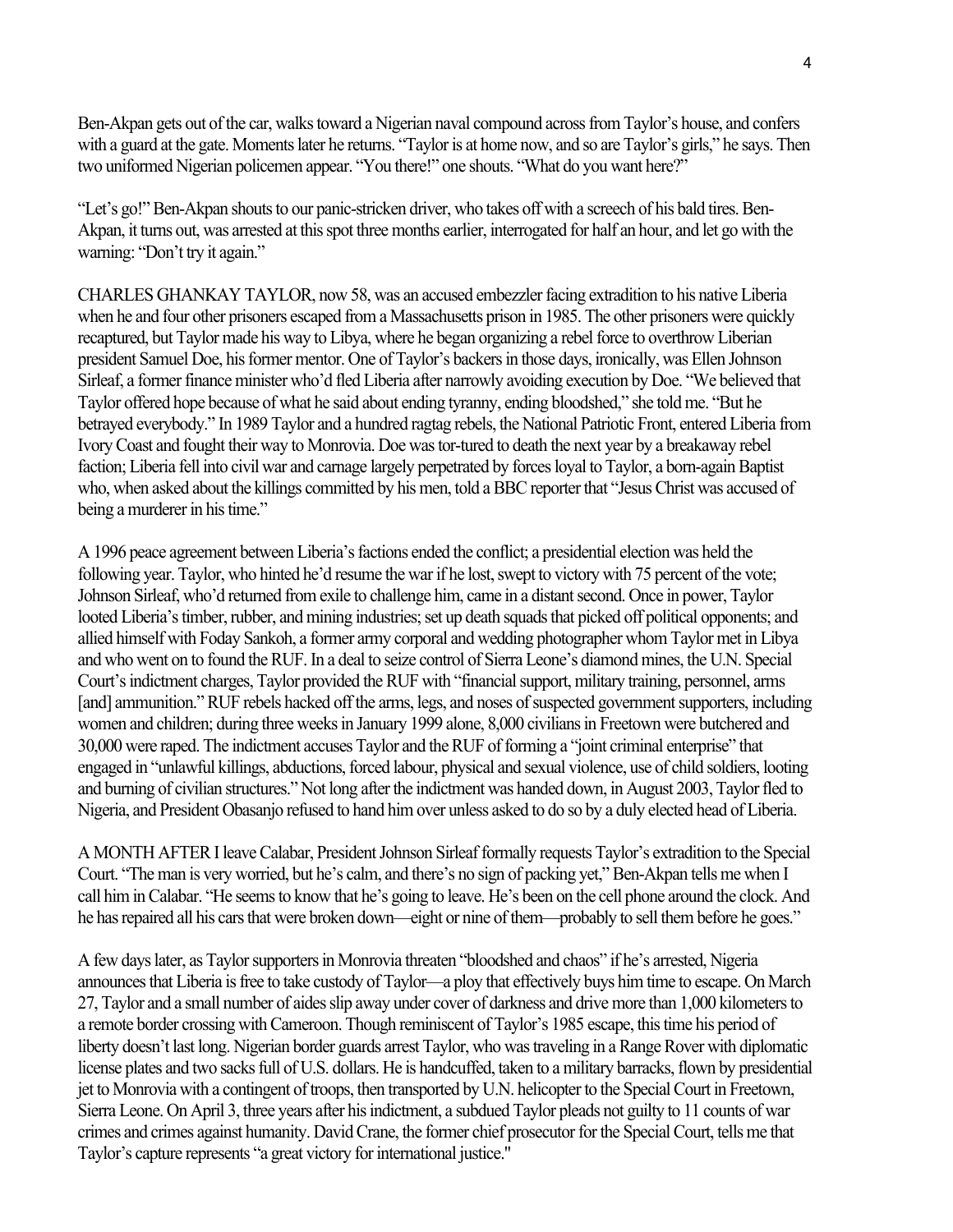Yet immediately there are indications that Taylor's prosecution may prove to be as protracted and problematic as his extradition. Days before Taylor's escape, Desmond de Silva, then the tribunal's chief prosecutor, assured me that, once in Freetown, Taylor would be well guarded, citing "a company of Mongolian troops who came in from Baghdad" and "a quick reaction force of Irish and Swedish troops who are in Liberia at the moment." He added, "One way or another, there will be a sufficient military presence here to ward off any immediate threat to the court, either by his presence or an assault made by his assistants against us."

But within a day of Taylor's capture, the U.S. State Department calls for moving Taylor's trial to The Hague, and that same day, the president of the Special Court sends a request to this effect to the Dutch government, saying that "stability in the region" would be threatened if the trial were held in Freetown. Many judicial experts and regional experts concur, citing the continued combustibility of Sierra Leone and Liberia. The Dutch agree, so long as the United Nations furnishes a Security Council resolution authorizing the transfer and a holding cell and courtroom at either the International Criminal Court or the Tribunal for the Former Yugoslavia, and so long as another nation commits to imprison Taylor if he's found guilty. But likely contenders Austria and Sweden have already refused to do so, throwing the move in doubt.

Meanwhile, the battle over Taylor's future quickly escalates into a clash over Africa's capacity to judge its own. Critics accuse the African Union of being all too willing to strip the Special Court of its mandate just as it is preparing for the biggest challenge of its existence. A senior official with the U.N. tribunal for Sierra Leone told the International Justice Tribune that "an African head of state being tried in Europe is highly offensive on a symbolic level." Taylor chimes in, claiming that his transfer to The Hague would derail his chances of a fair hearing. And thus far, no move has been made to hold Taylor accountable for any crimes committed in his own country.

Still, wherever Taylor ends up facing his accusers, the reverberations of his prosecution are likely to be profound. He'll be the first head of state in Africa to stand trial for war crimes. African dictators have been put on notice that they can't enjoy impunity for crimes committed while in office, nor count on countries that gave them refuge. (Welshman Ncube, a Zimbabwe opposition leader, tells me that, should his party win the presidency in 2008, it will extradite former Ethiopian dictator Haile Mengistu, sheltered by Robert Mugabe since 1991.)

In Liberia, meanwhile, Taylor's arrest is being met with joy and trepidation. Testimony is certain to expose the misdeeds of many powerful figures. Taylor used the millions he stole from the country's timber, rubber, and mining industries to bankroll cronies in the 2005 elections, including Adolphus Dolo, formerly known as General Peanut Butter, one of Taylor's top field commanders, who won a senate race in Nimba County; and Speaker of the House Edwin Snowe, Taylor's former son-in-law, whom human rights groups accuse of looting millions from Liberian Petroleum Refinery Corp. Any attempt to prosecute them by the Johnson Sirleaf government could provoke a new outbreak of violence. In Liberia's Lofa County, Taylor "has a battalion-sized group of soldiers standing by," says former U.N. prosecutor Crane. "It's a triple-canopy forest up there, and if they don't want to be found, they won't be found." The 16,000-strong U.N. peacekeeping force deployed across Liberia, says Crane, "is a well-led group, but they can't go in there."

Unless and until Taylor is convicted, safely imprisoned, and forgotten by the rebels of West Africa, nobody is going to rest easy. "Having fought his way to power, Taylor could do so again," says Rep. Edward Royce (R-Calif.), who led the bipartisan congressional effort to pressure Nigeria to surrender Taylor. Royce recalls the words Taylor uttered upon fleeing Liberia, in his own aircraft, back in August 2003: "God willing, I will be back."

*Joshua Hammer is the author of A Season in Bethlehem: Unholy War in a Sacred Place.*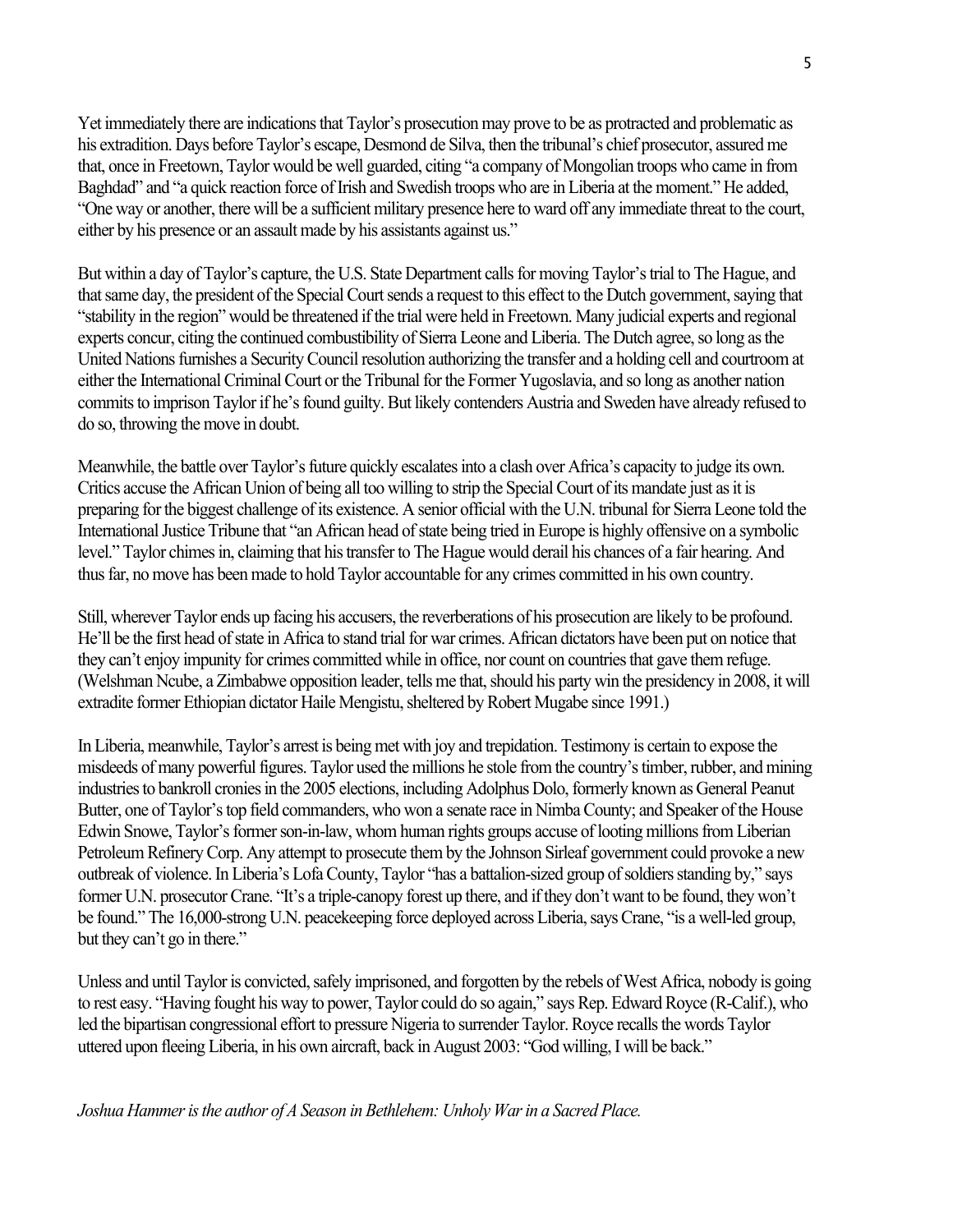BBC Online Wednesday, 2 August 2006

# **Uganda LRA chief calls for truce**

**Ugandan Lord's Resistance Army (LRA) rebel leader Joseph Kony has called for a ceasefire with the government, during his first appearance at peace talks.**

Mr Kony met the chief mediator, southern Sudanese Vice-President Riek Machar, near the DR Congo-Sudan border.

Mr Kony spoke to journalists as at least 80 LRA fighters, some draped with ammunition belts, surrounded the venue.

He denied involvement in war crimes, for which he is wanted by the International Criminal Court.



The talks are taking place on the DR Congo-Sudan border

Until now Mr Kony had refused to join the formal peace talks to end the 20-year insurgency in northern Uganda, where the LRA has killed and maimed thousands.

"We wish to categorically state that no meaningful negotiations can take place without a cessation of hostilities," Mr Kony said in a statement read out by an LRA spokesman, before he answered journalists' questions.

#### **'I did not do anything'**

Asked what would happen if the government did not accept a ceasefire, Mr Kony said: "I will not do anything, but I will try also to talk so that we cease the fire."

When asked if he thought he would ever stand trial before the ICC in The Hague, the rebel leader replied: "No, no, no... because I did not do anything."

Mr Machar told the BBC's Focus on Africa that Mr Kony said he was committed to a peaceful settlement to the conflict in northern Uganda.

Mr Machar earlier pointed out that the conflict affected more than northern Uganda, as the LRA and Ugandan forces had also engaged in combat across the border.

"They are fighting in Sudanese territory, and as you know we have just come out of war. We do not want our population to be disturbed by another war which we have nothing to gain from," he told the BBC.

The discussions taking place are considered the best chance for peace in years.



**[Machar meets Kony](http://www.bbc.co.uk/worldservice/africa/web_audio/sudan_machar.ram)**

Mr Kony and four of his commanders are wanted for war crimes by the ICC.

But Ugandan President Yoweri Museveni has offered them a full and guaranteed amnesty as long as they renounce violence.

As well as killing and maiming thousands, the LRA has routinely captured children during the war to use them as soldiers or slaves.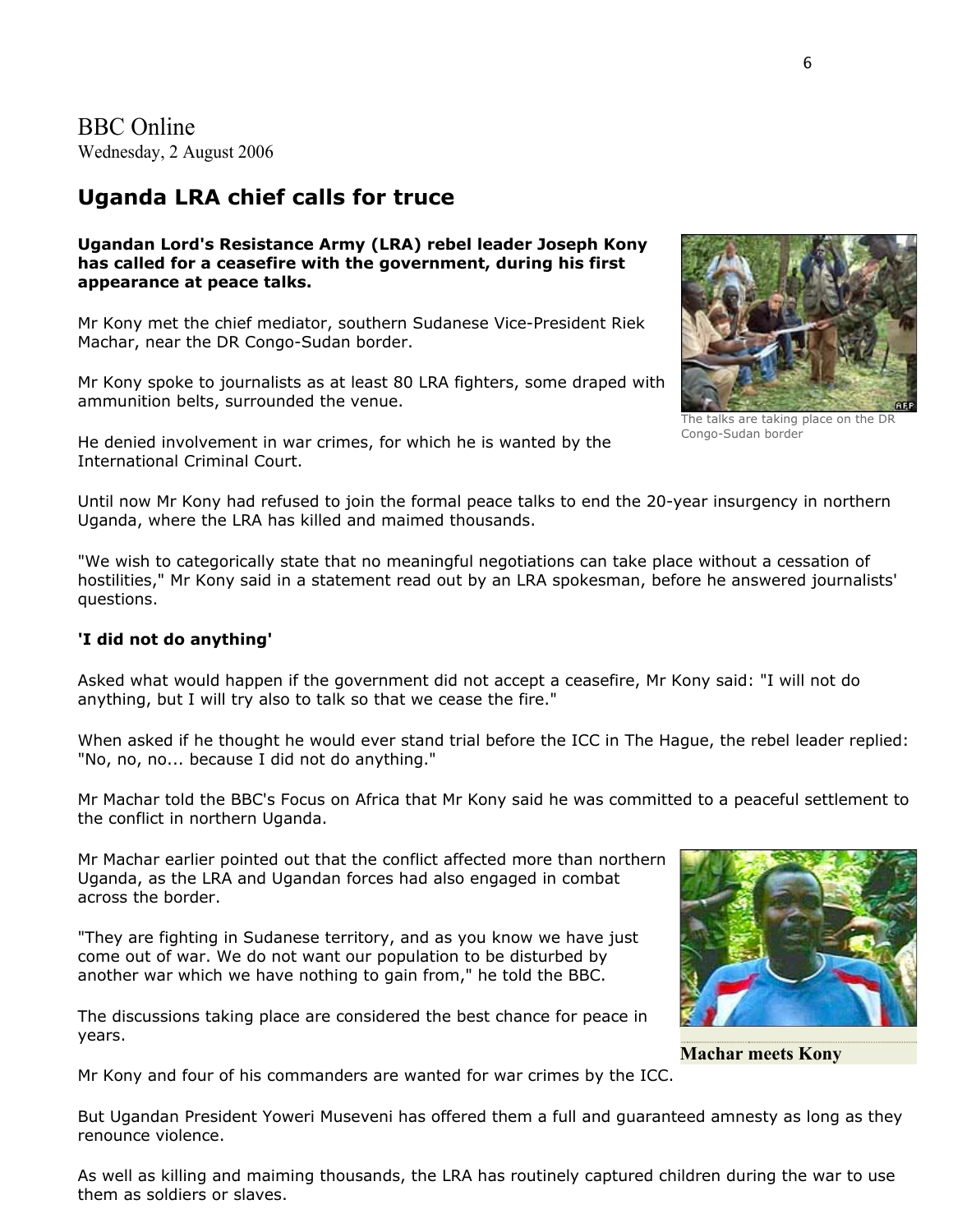

United Nations Mission in Liberia (UNMIL)

# **UNMIL Public Information Office Media Summary 1 August 2006**

*[The media summaries and press clips do not necessarily represent the views of UNMIL.]*

# **International Clips on Liberia**

BBC Last Updated: Tuesday, 1 August 2006, 09:29 GMT 10:29 UK

# **Liberian minister quits over fire**

President Ellen Johnson-Sirleaf of Liberia has accepted a minister's resignation over the fire that engulfed the presidential mansion last week. Presidential Affairs Minister Morris Dukuly, who managed her successful election campaign last year, has taken responsibility for the damage done. Mr Dukuly had been in charge of staff at Monrovia's Executive Mansion.

# **LEBANON-LIBERIA: Lebanon Diary, Part VII**

[This report does not necessarily reflect the views of the United Nations]

BEIRUT, 31 Jul 2006 (IRIN) - Marcelle Bedran and 22 other Liberians and Lebanese-Liberians have been seeking a way out of Beirut for more than two weeks. They are among about 50 Liberians trapped in the besieged city. Liberia has no embassy in Lebanon to evacuate them. Bedran, 19, and her family were evicted from the one-bedroom apartment they were staying in because the landlord said there were too many people staying there. They have found another one-bedroom flat but the landlord there is also urging them to move on. IRIN has been documenting the plight of Bedran and her fiancé, 25-year-old Saide Chaar, and their family through daily phone conversations that are published in narrative form. IRIN spoke with Bedran on Monday and compiled Part 7 of an ongoing diary of life in Beirut.

#### **31 July 2006** - Everybody slept angry.

Yesterday they were quarrelling over the cell phones - where were we going to get money to have credit for the cell phones … that was going to recharge phones. Everybody is borrowing each other's phones and nobody has credits. You can receive calls but you can't make calls.

## **International Clips on West Africa**

*[There were no other relevant stories in the major international media on West Africa]* 

## **Local Media – Newspapers**

#### **President Reshuffles Cabinet**

*(Daily Observer, The News, The Inquirer, The Analyst, New Democrat, Heritage, The Forum, The Informer and New Vision)* 

• President Ellen Johnson-Sirleaf told journalists in Monrovia yesterday that she had effected several changes within the Executive Mansion staff following the fire incident on Independence Day. She said that the Executive Mansion Chief of Staff Morris Dukuly had resigned his post and personally taken responsibility for the fire.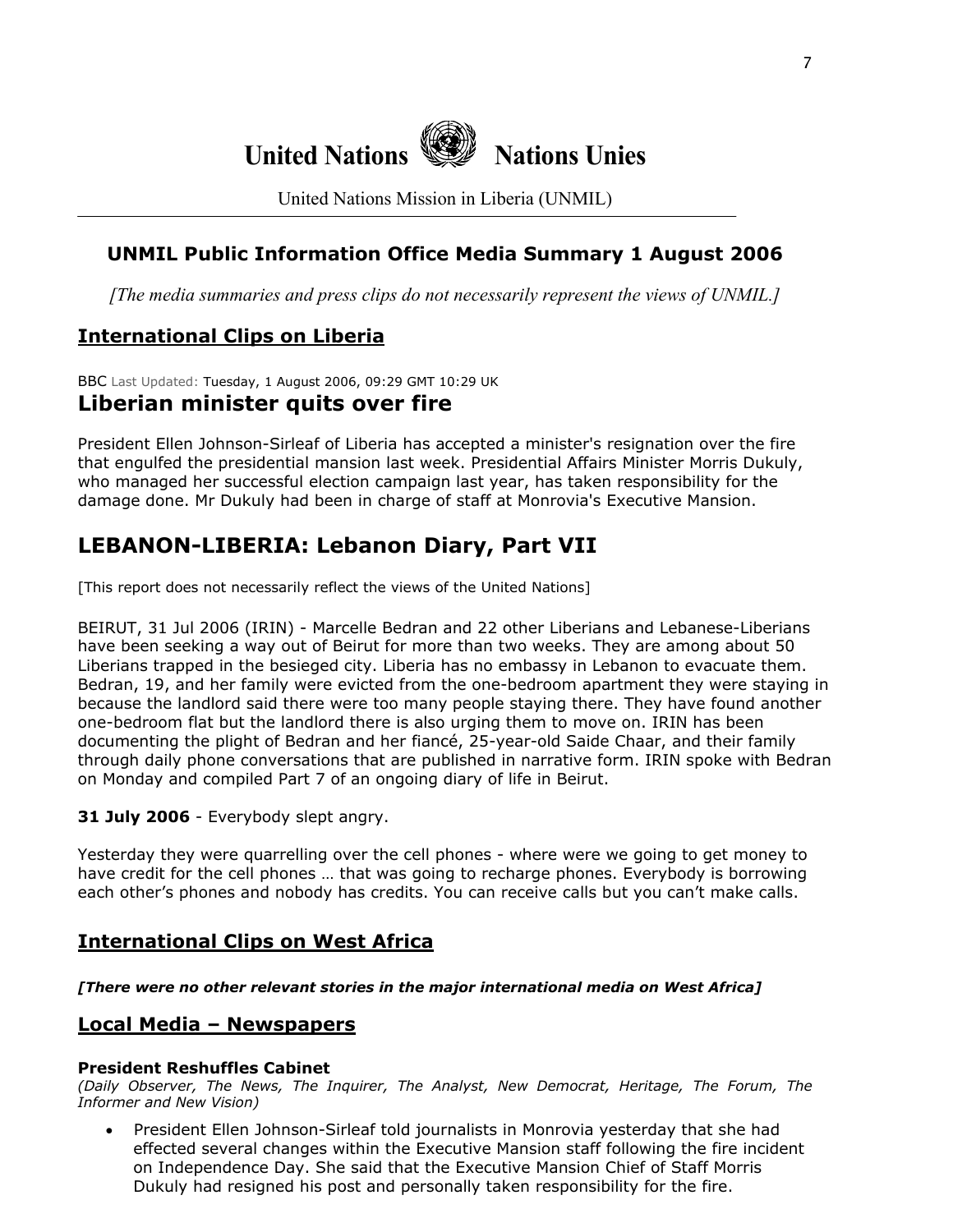• The new appointments include, Former Public Works Minister Willis Knuckles as Executive Mansion Chief of Staff, former Immigration Commissioner Christopher Massaquoi as Special Security Service Director, Dr. H. Boima Fahnbulleh Jr., National Security Advisor , Edward Dunn, Chief of Protocol, Ministry of Foreign Affairs, Emmett Kennedy, Chief of Protocol Executive Mansion and Vivian Wreh, Ambassadordesignate.

#### **Chief Justice Revokes Suspension of Circuit Judge**

*(The Inquirer, The News, The Analyst, Heritage and The Informer)*

- Chief Justice Johnny Lewis yesterday rescinded his decision suspending Criminal Court-A James Zota pending the outcome of a judicial inquiry.
- Chief Justice Lewis had suspended Judge Zota allegedly on the orders of President Johnson-Sirleaf after Stipendiary Magistrate Milton Taylor filed a complaint against the Judge.

#### **Three Armed Robbers Sentenced to Life Imprisonment**

*(Daily Observer, The News and The Analyst)*

• Criminal Court-D Judge Sikajibo Wollor yesterday sentenced three armed robbers to life imprisonment after the trial jury returned a guilty verdict. In his judgment, Judge Wollor said that the convicts, Lewis Kennedy, Fallah Tamba and Zayzay Morris, should have faced death by hanging but the international convention on civic and political rights, forbids the death penalty.

#### **Political Party Questions Draft Budget**

*(Daily Observer, The Inquirer, Heritage and The Informer)* 

• In a statement circulated to National Patriotic Party (NPP) lawmakers, the NPP criticized the Executive over the new national budget, saying that the budget excluded revenue from key income-generating institutions, including the Liberia Petroleum Refining Company, Roberts International Airport, National Port Authority and four mobile phone companies.

#### **Civil Service Agency Defends Government's Policy**

*(Daily Observer, The Inquirer, Heritage, The Informer and New Vision)*

• Firestone Natural Rubber Company has promised to work with aid organizations to ship relief items to Liberia in continuation of its longstanding partnership with Liberia. "As part of its commitment to Liberia, Firestone will now transport humanitarian materials from charitable organizations to Liberia", a press release said.

#### **Sierra Leone's President Praises Liberian Counterpart**

*(New Democrat)* 

• Firestone Natural Rubber Company has promised to work with aid organizations to ship relief items to Liberia in continuation of its longstanding partnership with Liberia. "As part of its commitment to Liberia, Firestone will now transport humanitarian materials from charitable organizations to Liberia", a press release said.

#### **Investigators Find Evidence in Executive Mansion Fire Incident**

*(The Analyst and New Democrat)* 

• According to Presidential Press Secretary, Cyrus Badio, evidence gathered from the scene of the fire at the Executive Mansion on Independence Day has been sent to South Africa for a forensic test. Report said that there was a loud explosion immediately preceding the fire.